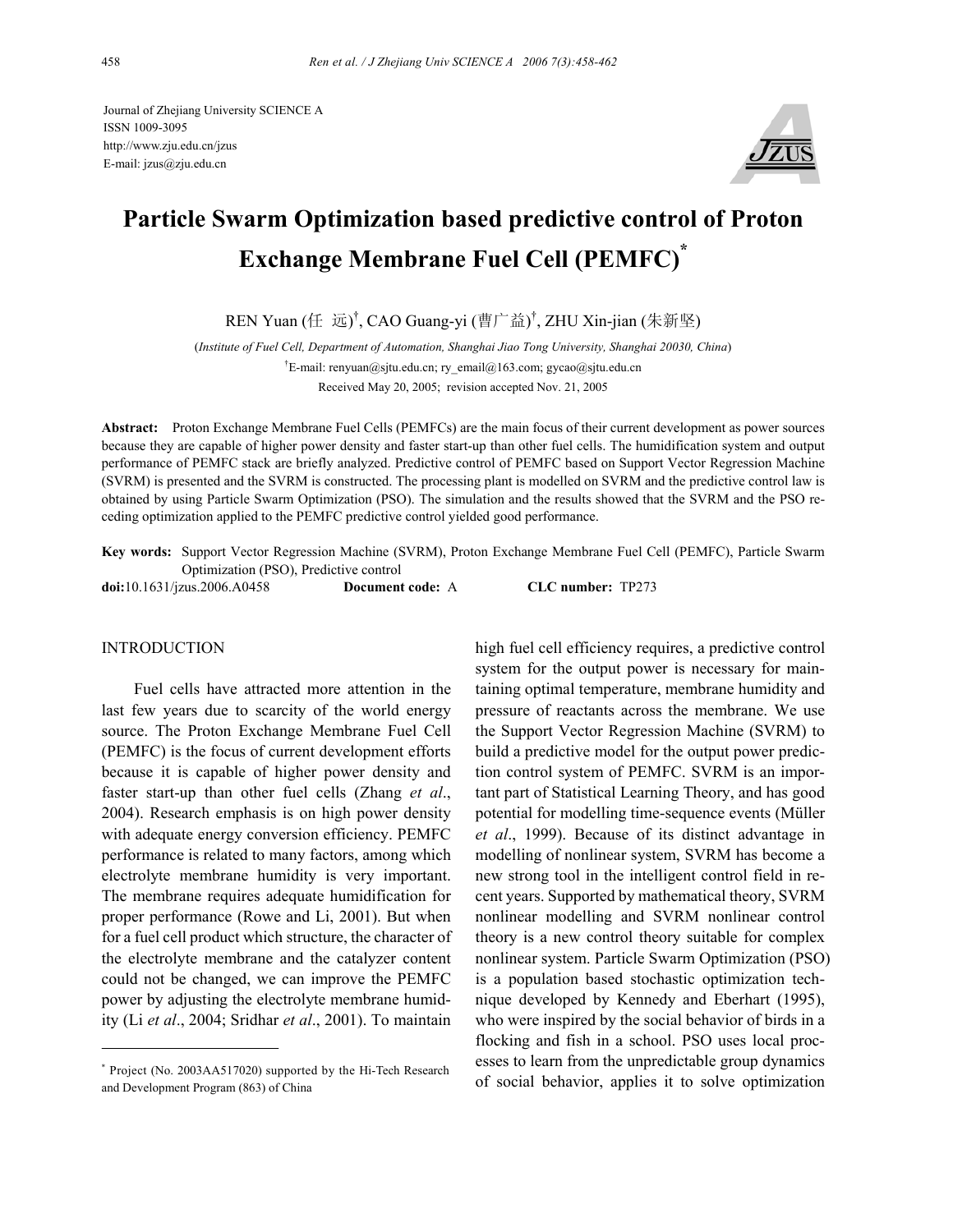problems, as an evolutionary computation technique, is easy to implement and has few parameters to adjust. In view of the above virtues, we apply PSO algorithm to the receding optimization of PEMFC predictive control.

The remainder of this paper is organized as follows: Section 2 describes the basic principle of SVRM and SVRM predictive control. Section 3 focuses on the mathematical modelling of PEMFC. The Particle Swarm Optimization algorithm for receding optimization and PSO based predictive control of PEMFC are described in Section 4. The last section gives the conclusion and direction of future works.

PRINCIPLES OF SUPPORT VECTOR MACHINES REGRESSION (SVMR) AND SVRM PREDICTIVE **CONTROL** 

# **Principles of Support Vector Machines Regression (SVMR)**

SVMR's basic idea is to map the data *x* into a high dimensional feature space  $F$  via nonlinear  $\phi$ mapping and to do linear regression in this feature space (Müller *et al.*, 1999).

$$
f(x)=(\boldsymbol{\omega}\cdot\boldsymbol{\phi}(x))+b,\tag{1}
$$

with  $\phi: \mathbb{R}^n \to F$ ,  $\omega \in F$ , where *b* is threshold.

Then the nonlinear regression in low dimensional input space  $\mathbb{R}^n$  can be mapped into the high dimensional feature space *F* where linear regression is performed. We may determine *ω* from the data by minimizing the sum of the empirical risk functional  $R_{\text{emp}}[f]$  and a complexity term  $||\boldsymbol{\omega}||^2$  since  $\phi$  is fixed (Müller *et al.*, 1999). So we may find function *f* that minimizes the risk functional:

$$
R_{\text{reg}}[f] = R_{\text{emp}}[f] + \lambda \|\boldsymbol{\omega}\|^2 = \sum_{i=1}^l C(f(x_i) - y_i) + \lambda \|\boldsymbol{\omega}\|^2,
$$
\n(2)

where *l* denotes the sample size,  $C(\cdot)$  is a cost function determining how we penalize estimation errors and *λ* is a regularization constant.

The vector  $\omega$  can be written in terms of the data points

$$
\boldsymbol{\omega} = \sum_{i=1}^{l} (\alpha_i - \alpha_i^*) \phi(\boldsymbol{x}_i)
$$
 (3)

with  $\alpha_i$ ,  $\alpha_i^*$  being the solution of the  $R_{\text{reg}}[f]$ .

Considering Eqs.(1) and (3), we may get the regression function in the low dimensional input space.

$$
f(x) = \sum_{i=1}^{l} (\alpha_i - \alpha_i^*)(\phi(x_i) \cdot \phi(x)) + b
$$
  
= 
$$
\sum_{i=1}^{l} (\alpha_i - \alpha_i^*)k(x_i, x) + b,
$$
 (4)

 $k(x_i,x) = (\phi(x_i) \cdot \phi(x))$  is kernel function.

The kernel approach is employed to address the problem of dimensionality.

### **SVRM predictive control**

For a single input single output nonlinear model (Wang and Wang, 2004):

$$
y(k+1)=f(y(k),...,y(k-n),u(k),...,u(k-m)),
$$
  
\n
$$
y \in \mathbb{R}, u \in \mathbb{R}, m \le n.
$$
 (5)

where  $u$  is the input control variable of the system,  $v$  is the output variable of the system.

Given the continuous controlled input: *u*(*k*−*m*), *u*(*k*−*m*+1), …, *u*(*k*). The system output: *y*(*k*−*n*), *y*(*k*−*n*+1), …, *y*(*k*). If we let:

$$
U(i)=(y(i), y(i-1),..., y(i-n), u(i), u(i-1), ..., u(i-m)),
$$

$$
(6)
$$

where  $i=1, 2, 3, \ldots, n$ . Then the corresponding predictive control is:

$$
y(k+1)=f(U(i)).\tag{7}
$$

So the training samples:  $(U(i), y(i+1)), i=1, 2, 3, ..., n$ .

We may get the linear output shown as follows by using SVRM to map the dataset to high dimensional space.

$$
\hat{y}(k+1) = \sum_{i=1}^{l} (\alpha_i - \alpha_i^*) K(U(i), U(k)) + b , \qquad (8)
$$

where  $U(i)$  are the support vectors.

The model can be trained online or off-line. The SVRM model can be modified online.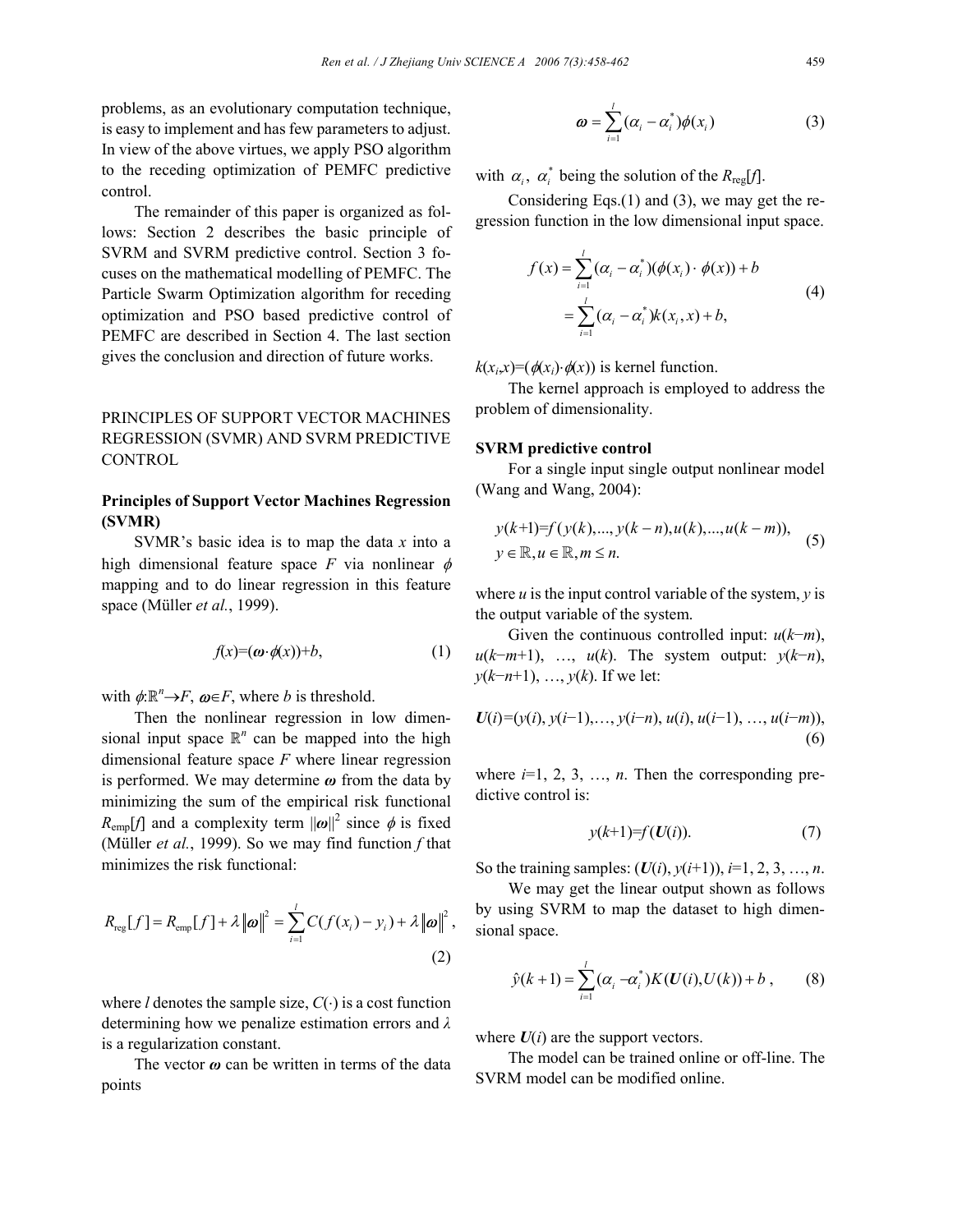## MATHEMATICAL MODELLING OF PEMFC

The reason for choosing a PEMFC lies in its easy and safe operational modes, low temperature gradient, low chance of catalyst poisoning and wide scope of application in power distribution systems (Freire and Gonzalez, 2001). Various attempts were made to model fuel cell systems. Most processes in industry when considering small changes around an operating point, can be described by a linear model of very high order (Camacha and Bordon, 1999). Since the performance of the PEMFC is dependent more on hydrogen humidification than on oxygen humidification (Sridhar *et al*., 2001), our work in this paper is restricted to the humidification of hydrogen using Nafion $^{\circledR}$  membrane. When the flow rate of hydrogen, area and membrane type are constant for a given PEMFC, we may change the relative humidification of hydrogen to improve the performance of the fuel cell (Sridhar *et al*., 2001). The relationship between fuel cell power output and hydrogen humidification can be simplified as a first-order plus dead-delay (Camachao and Bordon, 1999; Li *et al*., 2004).

The transfer function of this model is:

$$
G(s) = \frac{K}{1 + \tau s} e^{-s^{\tau d}},
$$

where *K* is the steady state gain of the system,  $\tau$  is time constant,  $\tau_d$  is the dead time. The input variable is the relative humidification of hydrogen. Output variable is the output power of the fuel cell. Based on data in (Sridhar *et al*., 2001) and using the reaction curve method, we obtained the process parameters:  $K=32$ ,  $\tau=20$ ,  $\tau_d=4$ . Fig.1 shows the step response of the process.

# PARTICLE SWARM OPTIMIZATION BASED PREDICTIVE CONTROL OF PEMFC

# **PSO algorithm**

PSO is initialized with a group of random solutions (called swarms). Each potential solutions, called particles, fly through the problem space at velocities following those of the current optimum particles and searches for optima by updating generations (Shi and Eberhart, 1999). In every iteration,



each particle is updated by following two "best" values. The first one is the best solution (*fitness*) achieved so far (fitness value is also stored). This value is called *pbest*. Another "best" value tracked by the particle swarm optimizer is the best value obtained so far by any particle in the population. When this best value is a global best, it is called *gbest*. When a particle takes part of the population as its topological neighbors, the best value is a local best and is called *lbest* (Shi and Eberhart, 1999). After finding the two best values, the particle updates its velocity and positions with the following equations:

$$
v[]=w\times v[]+c1\times rand()(pbest[]-present[])+c2\times rand')(gbest[]-present[])present[]=present[]+v[], (10)
$$

where *v*[] is the particle velocity, *w* is inertia weight. It regulates the trade-off between the global exploration and local exploitation abilities of the swam. *present*[] is the current particle (solution). *pbest*[] and *gbest*[] are defined as stated before. *rand*() is a random number between (0,1). *c*1, *c*2 are learning factors.

The inertia weight is set to the following equation (Shi and Eberhart, 1999):

$$
w = w_{\text{max}} - ((w_{\text{max}} - w_{\text{min}})/iter_{\text{max}}) \times iter,
$$
 (11)

where  $w_{\text{max}}$  is the initial value of weighting coefficient; *w*<sub>min</sub> is the final value of weighting coefficient; *iter*<sub>max</sub> is the maximum number of iterations or generation; *iter* is the current iteration or generation number.

# **PSO algorithm for receding optimization in predictive control**

The receding optimization objective function of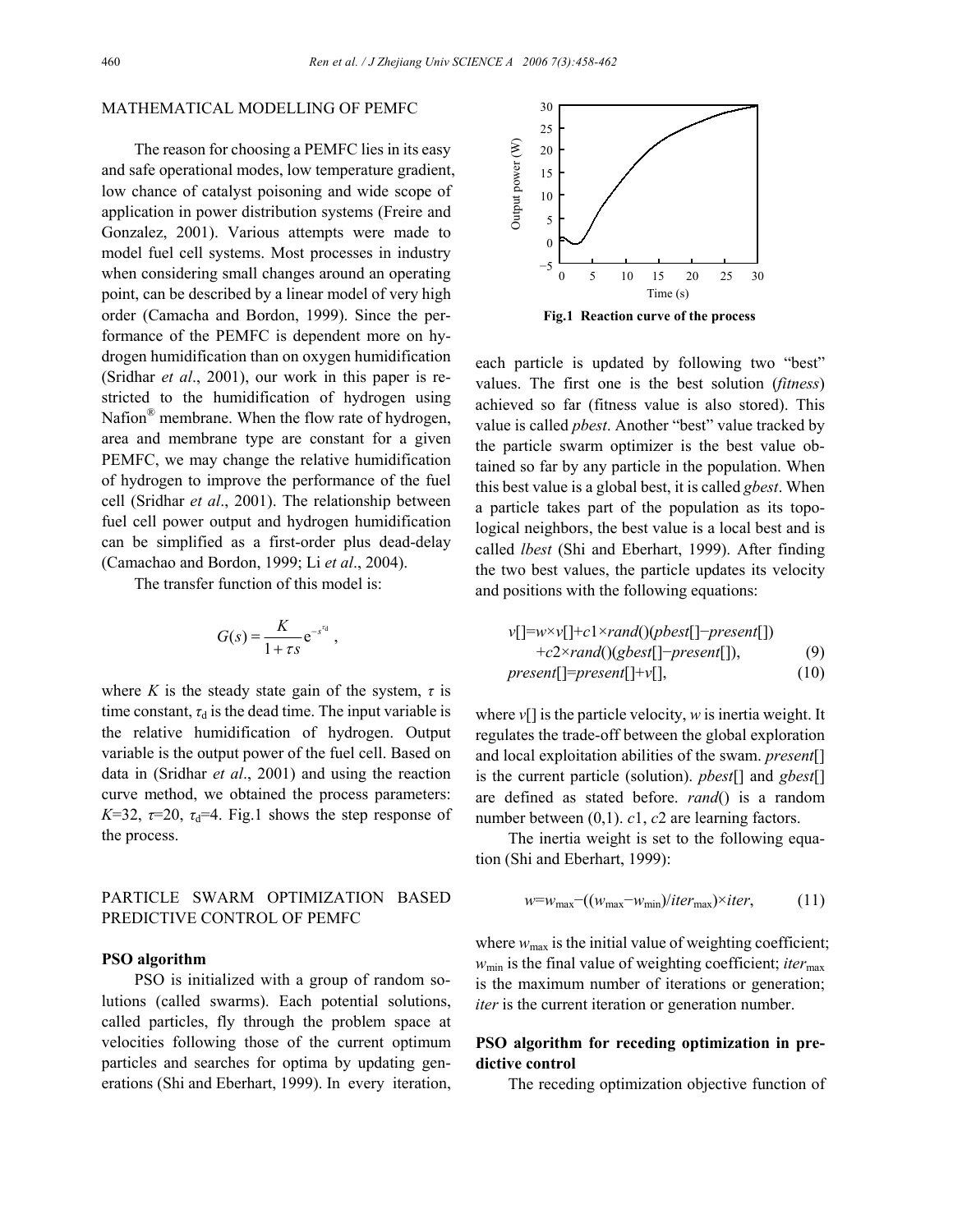the predictive control is shown as follows (Onnen *et al*., 1997):

$$
\min J = \sum_{i=1}^{p} [r(k+i) - \hat{y}(k+i)]^2, \quad (12)
$$

where *p* is the predictive horizon,  $\hat{y}(k + i)$  is predicted output values,  $r(k+i)$  is the reference. *k* is present time. The equation accounts for the minimizing of the variance of the process output from the reference.

PSO was used in 1999 as an optimization technique to control process (Yoshida, 1999). Xiao (2004) proposed PSO for neural network predictive control and used adaptive PSO for the receding optimization of the RBF neural network predictive control. One of the advantages of PSO is that it takes real numbers as particles. It is not like GA, which needs to change to binary encoding, or special genetic operators have to be used. So we can directly set the predicted output values as particles while the reference is the pre-determined setpoints. The fitness function is the optimization objective function *J*. When the predictive horizon  $p$  is chosen as 100, the swarm size is set to 50, maximum iteration number is set to 1000.

The flow chart of the PSO algorithm for predictive control is shown in Fig.2.

We simulate the receding optimization of the



**Fig.2 Flow chart of PSO for predictive control** 

objective function. PSO learning factors *c*1=*c*2=2, *w*max=0.95, *w*min=0.4, *iter*max=1000.

The simulation process of PSO searching dynamics for PEMFC optimization is shown in Fig.3 showing the generations of the populations during the PSO dynamic optimization process.

The axes show:  $x=gbest(1)$ ;  $y=gbest(2)$ ;  $z=$ *gbest*(2); *gbest* expresses the global best obtained by any particle in the population shown in Eq.(9).

#### **PSO based predictive control of PEMFC**

We conducted simulation of the PEMFC, and the process plant is described in Section 3. Based on experiments, SVRM parameters are set as follows: based on the Lagrangian multipliers *C* is set to 10. Kernel function is chosen as Gaussian standard deviation. The cost function adopted linear *ε* insensitive cost, and *ε* is set to 0.1. PSO learning factors *c*1=*c*2=2, while the other parameters can be chosen as described



**Fig.3 Search dynamic for PEMFC optimization**  $(c1 = c2=2,$  $w_{\text{max}} = 0.95$ ,  $w_{\text{min}} = 0.4$ ). (a) Generation 1; (b) Generation 2; **(c) Generation 10; (d) Generation 50; (e) Generation 100; (f) Generation 200**